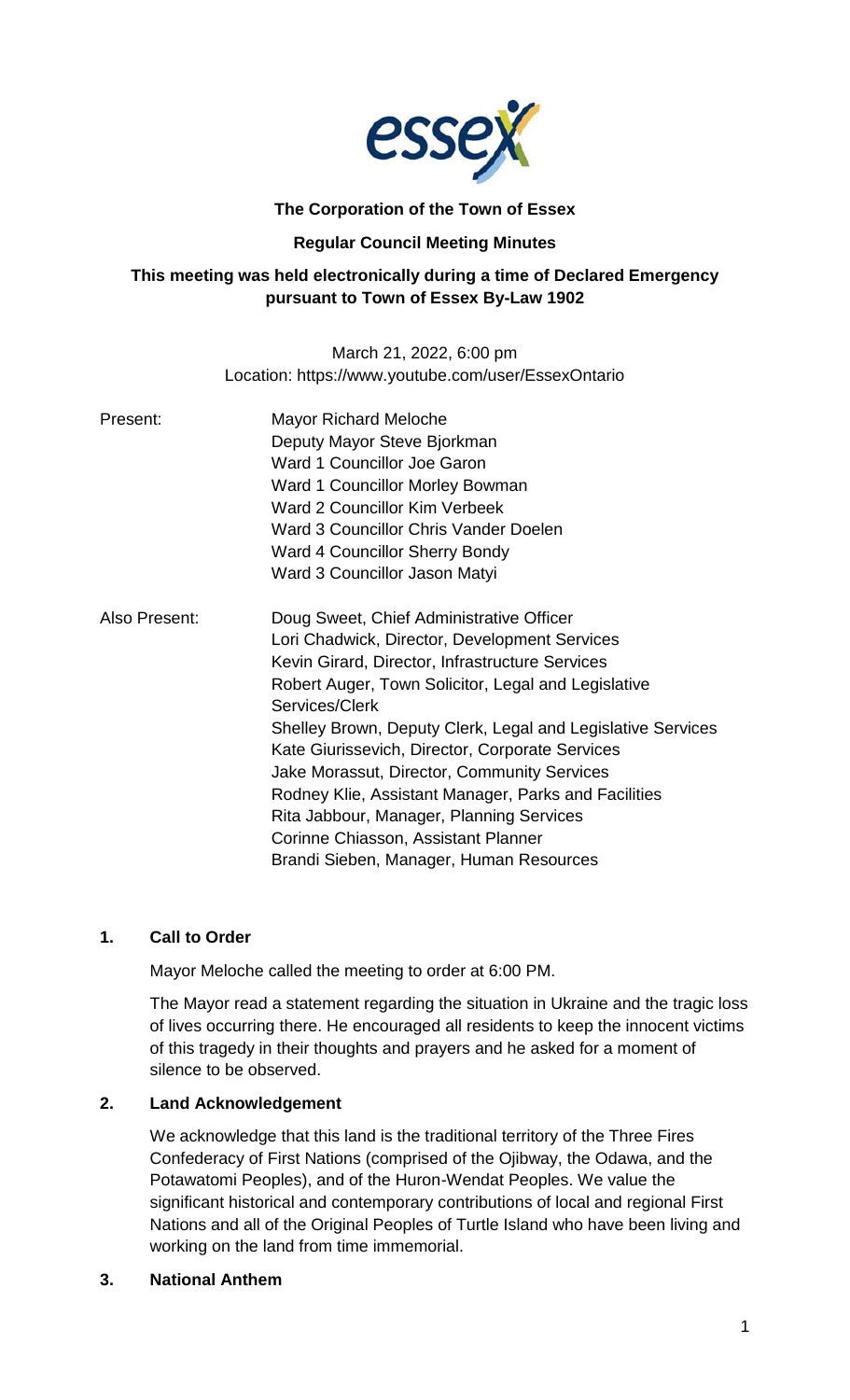# **4. Closed Meeting Report**

Robert Auger, Town Solicitor/Clerk, Legal and Legislative Services provided a verbal report on the Closed meetings held on March 8, March 14, and March 21, 2022.

He reported that Council met electronically in Closed Session on March 8, 2022 at 4:00 PM as permitted to do so by Section 239 (2) (k) of the Municipal Act. At the Closed Meeting Council discussed a plan or a position to be applied to negotiations on behalf of the municipality and Council provided Administration future direction with respect to those negotiations.

He further reported that Council met electronically on March 14, 2022 at 3:30 PM as permitted to do so by Section 239 (2) (b), (c), and (e) of the Municipal Act. At this Closed Meeting Council discussed litigation and a proposed or pending acquisition of land by the municipality. Council provided direction with respect to both matters.

He lastly reported that Council met in Closed session earlier this evening (March 21, 2022) at 3:30 PM as permitted by Section 239 (2) (i) and (j) of the Municipal Act. At this Closed Meeting Council discussed commercial information belonging to the municipality which has a potential monetary value. Council provided Administration further information with respect to that commercial information.

## **5. Declarations of Conflict of Interest**

There were no declarations of conflict of interest noted at this time.

## **6. Adoption of Published Agenda**

## **6.1 Regular Council Meeting Agenda for March 21, 2022**

## **R22-03-102**

Moved By Councillor Verbeek Seconded By Deputy Mayor Bjorkman

**That** the published agenda for the March 21, 2022 Regular Council Meeting be adopted as presented.

## **Carried**

## **7. Adoption of Minutes**

## **7.1 Regular Council Meeting Minutes for March 7, 2022**

## **R22-03-103**

Moved By Councillor Bowman Seconded By Councillor Garon

**That** the minutes of the Regular Council Meeting held March 7, 2022 be adopted as circulated.

## **Carried**

## **8. Public Presentations**

## **8.1 Ronald Fobe**

RE: Statement regarding the December 7, 2020 Regular Council Meeting

Mr. Ronald Fobe read a statement to Council regarding the Regular Council Meeting held on December 7, 2020 in regards to his neighbour's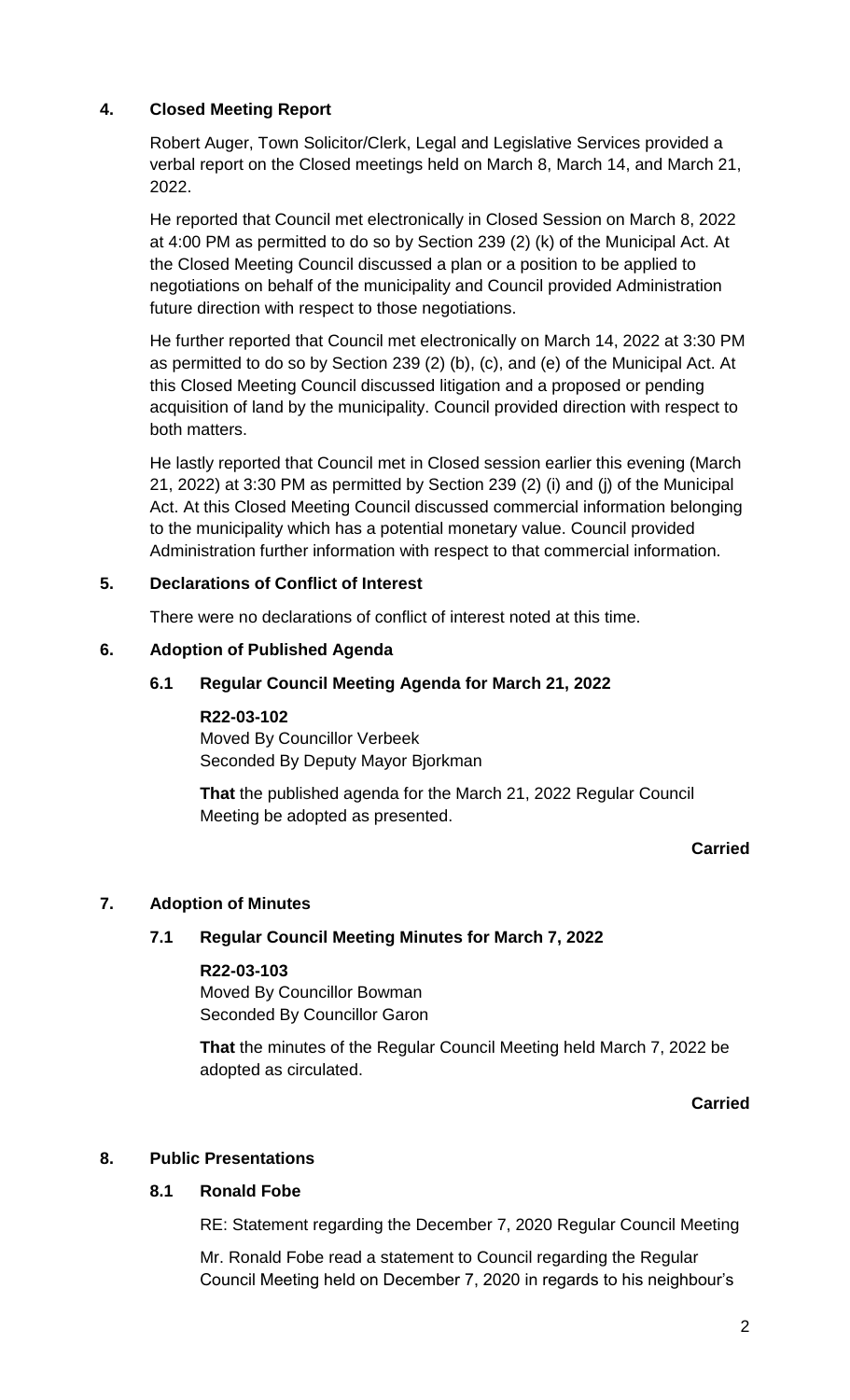attendance as a delegation at that council meeting. At this December 7, 2020 meeting the delegation (Jennifer Weber) had made allegations against an unnamed neighbour that his security cameras were being used in a manner that made her and her children feel unsafe in their own backyard. Further at this same December 7, 2020 meeting Council members had made comments during the Meeting that, while not directed specifically at any one person specifically, including Mr. Fobe, could be interpreted as referring to Mr. Fobe. Mr. Fobe accordingly took issue with the comments made at this Council Meeting, stating that they were all untrue and defamatory in nature. As a result, Mr. Fobe requested an opportunity to speak to council in order to set the record straight and provide his perspective on what he stated were the false and defamatory allegations made against him at both the December 7, 2020 council meeting and in the media/social media subsequently thereafter. He further stated that the defamatory allegations were made by various people who had not bothered to first talk with him or to firstly perform their own due diligence as to what was true and what was untrue before making such statements or comments. In particular Mr. Fobe stated that the events of the December 7. 2020 council meeting and thereafter have had a negative and emotional impact on his and his wife's life and the harassment that they have had to endure since is unfair and unjustified.

Councillor Garon, speaking through the Chair then addressed Mr. Fobe and read a statement whereby he explained that he had received concerns from a few constituents with respect to improper use of private cameras and based on these complaints he was informed by Administration that there was no by-law in place. He noted that he felt it was appropriate to make a motion to start a discussion on a potential bylaw at the December 7, 2022 Council Meeting. Councillor Garon then proceeded to issue an apology to any of the delegate Jennifer Weber's neighbour's including Mr. Fobe who took offence to his comments as it was not his intent to direct his comments to any one person in particular.

Councillor Bondy then spoke and endorsed Councillor Garon's apology and comments as being her own as well and she additionally noted that she believed this Council meeting had revolved around a potential by-law as this was not the first time the Councillors had discussed security cameras. She also apologized for discussing this publicly prior to speaking to all parties involved and was also unaware who specifically the delegate was talking about and that her comments were not meant to refer to any one resident in the Town of Essex.

#### **R22-03-104**

Moved By Councillor Bondy Seconded By Councillor Bowman

**That** the delegation by Ronald Fobe regarding the December 7, 2022 Regular Council Meeting be received.

**Carried**

### **8.2 Sebastian Schmoranz**

RE: Notice of Intention to Demolish the building known as the Harrow Antique Store located at 15 King Street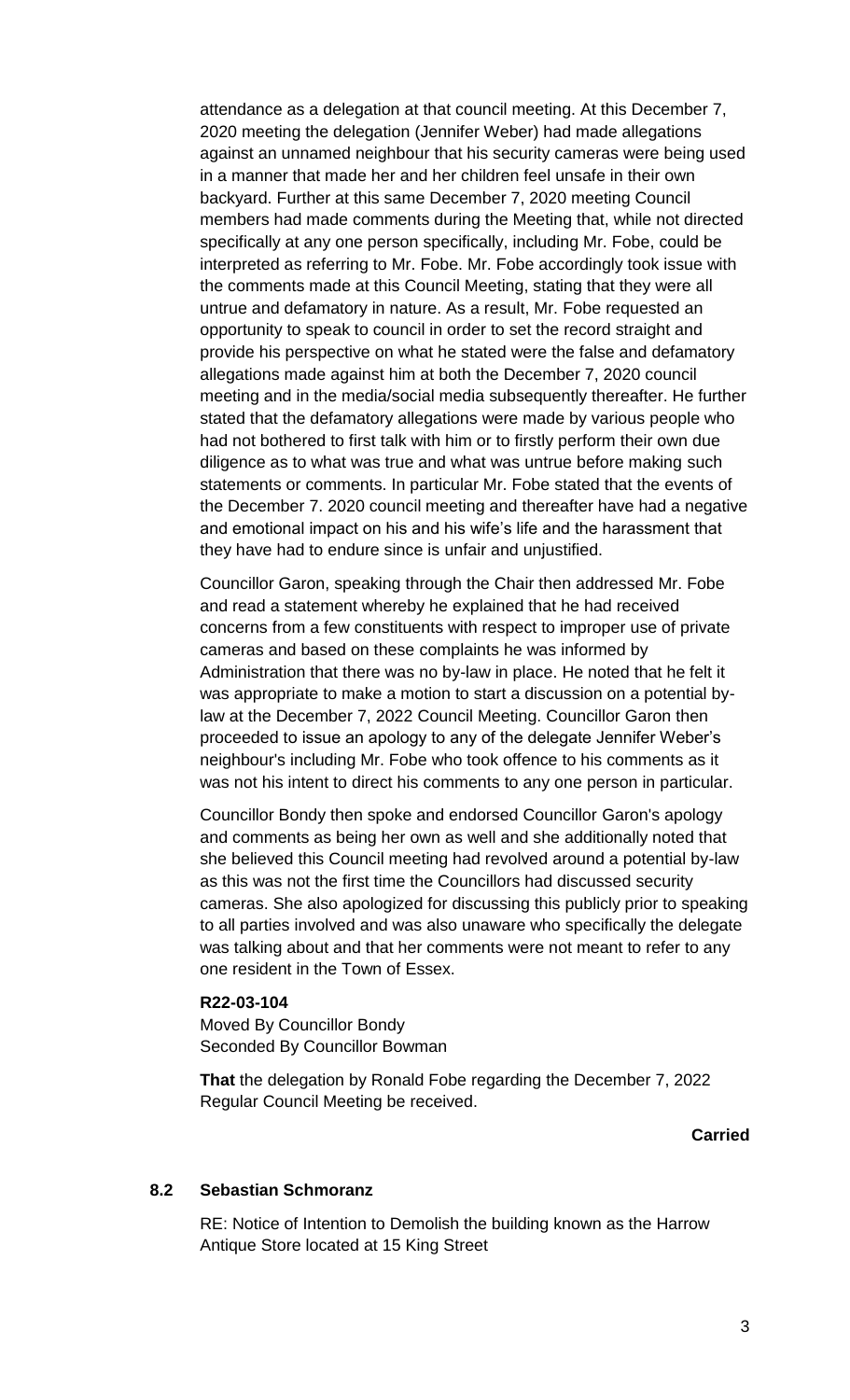Sebastian Schmoranz stated that he purchased the Harrow Antique Store with the intention of developing the property into a law and dental office. He stated that in January 2022 he purchased the Golden Law Office and intends to relocate the firm to this location. As part of this development, there will also be approximately six apartments that will serve the rapidly growing surrounding communities. He noted that since the 1980s, the building has served various purposes including a general store, hotel, and an antique store. He explained that while he is seeking to demolish the subject building he is aware that the façade of the building is of the main historical significance and so he intends to preserve it but with a building more structurally sound building behind it. The project is expected to be completed early 2023.He also asked Council that if their appetite was to support his request and remove the subject property from the Heritage Register list, he asked if Council could also accordingly dispense with the 60 day notice period.

### **R22-03-105**

Moved By Deputy Mayor Bjorkman Seconded By Councillor Bowman

**That** the delegation by Sebastien Schmoranz regarding the Notice of Intention to demolish the building known as the Harrow Antique Store located at 15 King Street be received;

**That** the Notice of Intention to Demolish submitted for the listed property at 15 King Street be received and supported;

**That** reference to the property at 15 King Street be removed from the Town of Essex Heritage Register effective immediately; and

**That** the March 10, 2022 minutes of the Essex Municipal Heritage Committee including any recommendations to Council noted therein be received, approved and adopted as circulated.

### **Carried**

8.2.1 Minutes of the Essex Municipal Heritage Committee- March 10, 2022

### **Recommendation to Council:**

EMHC22-03-13

Moved by: Vice Chair Paniccia

Seconded by Member Basden

That the Committee supports the heritage application to demolish listed property 15-17 King Street (Harrow Antique Shop) in Harrow. **Carried** 

## **9. Unfinished Business**

## **9.1 From the March 7, 2022 Regular Council Meeting: Legal and Legislative Services Report -2022-09**

RE: 2022 Municipal Election Voting Method

 Appendix A to Legal and Legislative Services-2022-09 dated March 21, 2022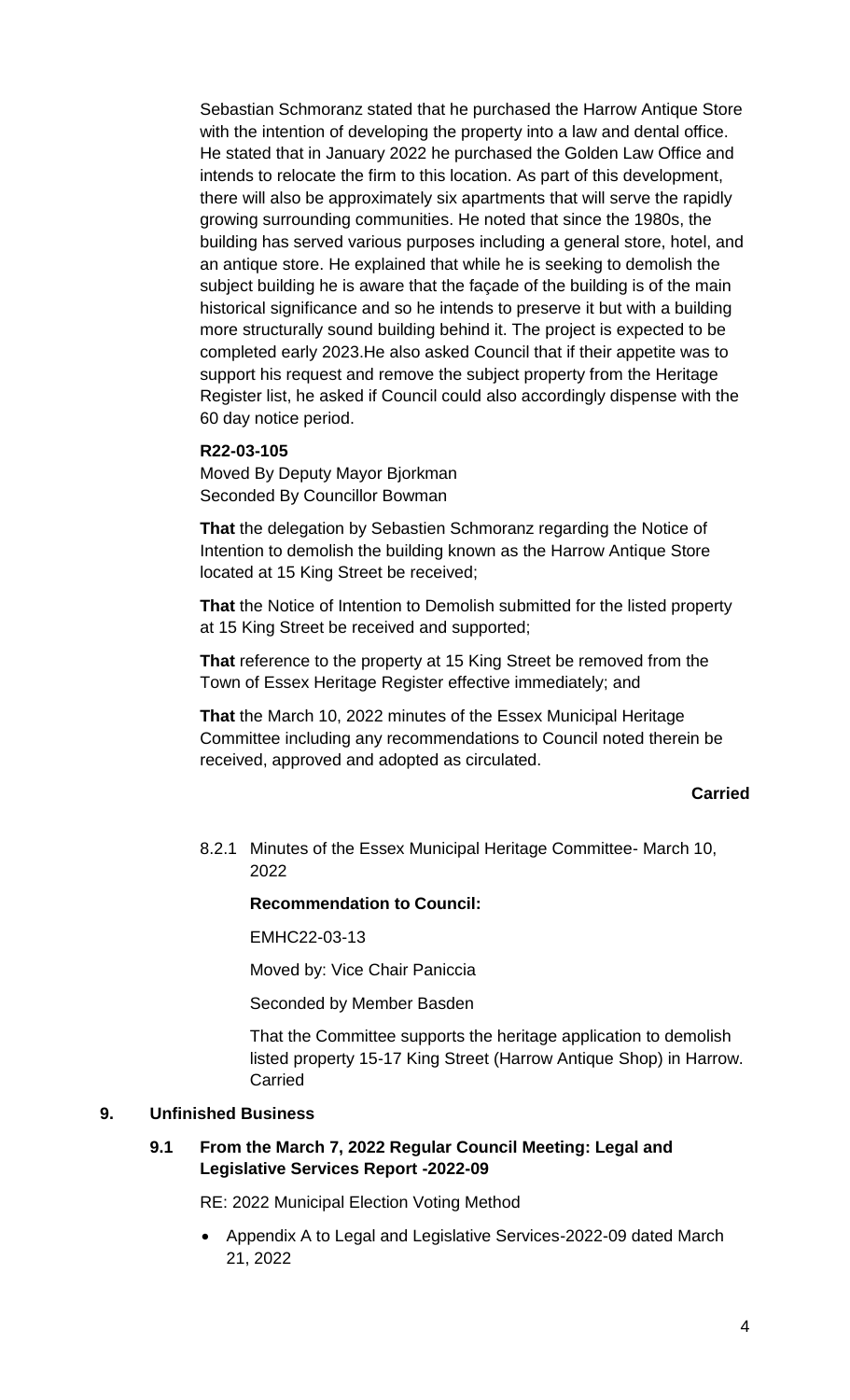Robert Auger, Town Clerk/Solicitor, Legal and Legislative Services received direction from Council at its Regular Council Meeting of March 7, 2022 for Administration to return with a report (Appendix A) on the cost of two additional options relating to the method of voting in the upcoming election such two additional options being the following:.

- **Alternative Option A:** 100% in-person voting only on both voting day and during advance polls using voting tabulators at each of the four Town Centre locations (Essex Centre Sports Complex, Harrow and Colchester South Community Centre, Colchester Community Centre and McGregor Community Centre); and
- **Alternative Option B:** A hybrid form of voting using in-person voting with voting tabulators at each of the four town centers on voting day itself and for advance voting using a hybrid of internet voting during an extended advance vote period (October 10 to October 21) together with also offering in-person advance poll voting at designated dates at each of the four Town Centre locations.

He explained that Option A would be at budget with 139,500 and Option B has a total projected cost of approximately \$163,500 with the surplus recommended to be funded through Council's Contingency Fund.

Council proceeded to deliberate on the recommendations contained in the Report and its Appendix A. discussed both options and the need for extended hours at the advanced polling stations.

During deliberations Councillor Bondy called a Point of Order stating that Councillor Vander Doelen was using derogatory terms to describe residents that Council represents. Mayor Meloche stated that the meeting would continue.

Councillor Bondy called a Point of Order pertaining to comments made by Councillor Vander Doelen while a motion was on the floor. Mayor Meloche advised Councillor Vander Doelen that only discussions relating to the motion are permitted.

### **R22-03-106**

Moved By Councillor Vander Doelen Seconded By Deputy Mayor Bjorkman

**That** the method of voting for the 2022 Municipal Election be Alternative Option B consisting of a hybrid form of voting using in-person voting at each of the four town centers on voting day itself and using a hybrid of internet voting during an extended advance vote period from October 10 to October 21, 2022 together with also offering in-person advance poll voting at designated dates at each of those four town center locations and that the surplus under this selected option be funded through Council's contingency fund and that lastly Council direct Administration to return to the April 4, 2022 Regular Council Meeting with the authorizing by-law required under the Municipal Elections Act to confirm the method of voting and to establish the advanced voting dates for the 2022 Municipal Election.

Councillor Bondy requested a recorded vote: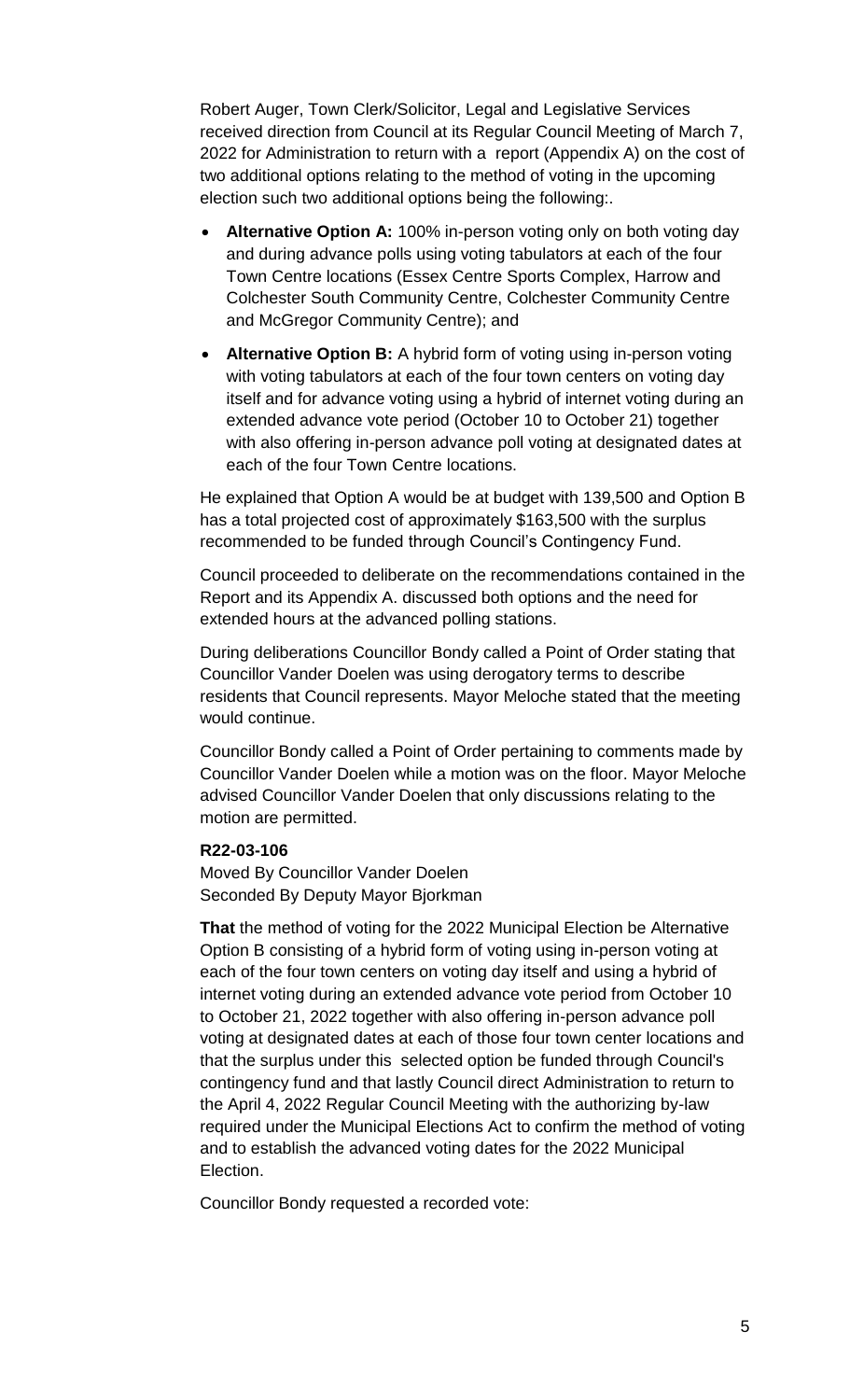| <b>Support</b> | <b>Opposed</b> |
|----------------|----------------|
|                | X              |
| X              |                |
|                | X              |
| X              |                |
|                | X              |
| X              |                |
|                | X              |
|                | X              |
| 3              | 5              |
|                |                |

### **Defeated (3 to 5)**

### **R22-03-107**

Moved By Councillor Verbeek Seconded By Councillor Bondy

**That** Legal and Legislative Services-2022-09 Report entitled 2022Municipal Election Voting Method together with Appendix A to said Report dated March 21, 2022 all as prepared by Robert W. Auger Town Solicitor/Clerk dated March 21, 2022 be received; and

**That** the Municipal Election be **Alternative Option A** consisting of 100% in-person voting on both voting day and during advance polls at each of the four Town Centre locations (Essex Centre Sports Complex, Harrow and Colchester South Community Centre, Colchester Community Centre and McGregor Community Centre) and that the cost of the election should it run surplus to the budgeted amount be funded through Council's contingency fund and that Council direct Administration to return to the April 4, 2022 Regular Council Meeting with a by-law to confirm method of voting and establish advanced voting dates for the election.

Councillor Vander Doelen requested a recorded vote:

| <b>Support</b> | <b>Opposed</b> |
|----------------|----------------|
| X              |                |
|                | X              |
| X              |                |
|                | X              |
| X              |                |
|                | X              |
| X              |                |
| X              |                |
| 5              | 3              |
|                |                |

**Carried (5 to 3)**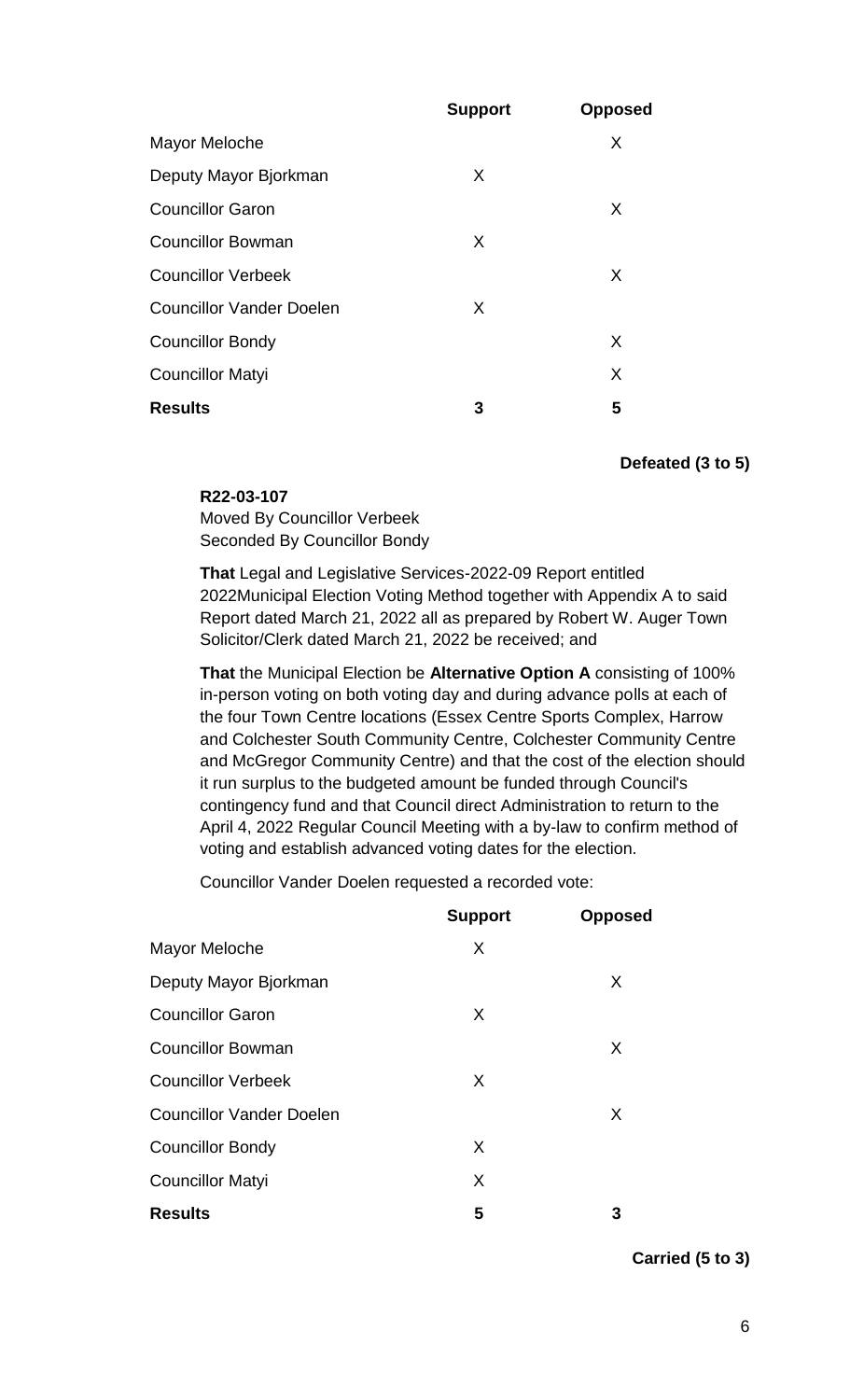### **R22-03-108**

Moved By Councillor Garon Seconded By Councillor Matyi

**That** the advanced polls be extended to 8 hours with Ward 1 and 4 polls running from 8:00 AM to 4:00 PM and Ward 2 and 3 polls from 12:00PM to 8:00PM on four different dates to be determined.

### **Carried**

### **10. Reports from Administration**

# **10.1 Office of the CAO-2022-03**

RE: Canadian Transportation Museum and Heritage Village (CTMHV) Light Pole Donation

### **R22-03-109**

Moved By Councillor Bowman Seconded By Councillor Bondy

**That** Office of the CAO-2022-03 Report entitled Canadian Transportation Museum and Heritage Village (CTMHV) Light Pole Donation Request dated March 21, 2022 be received;

**That** Council declare the old Harrow Light Poles as surplus in accordance with Section 35 of the Town's Procurement By-Law 2129; and

**That** the old Harrow Light Poles be donated to the Canadian Transportation Museum and Heritage Village (CTMHV).

**Carried**

## **10.2 Human Resources 2022-05**

RE: COVID-19 Vaccination Policy Review

### **R22-03-110**

Moved By Councillor Vander Doelen Seconded By Deputy Mayor Bjorkman

**That** Human Resources-2022-05 Report entitled COVD-19 Vaccination Policy Review prepared by Brandi Sieben, Manager, Human Resources dated March 21, 2022, be received; and

**That** Council suspend the COVID-19 Vaccination Policy for the Town of Essex effective March 22, 2022.

### **Carried**

## **10.3 Planning-2022-03**

RE: County Road 50 West CWATS Paved Shoulders – Finance Model and Federal Active Transportation Funding Application

Both Corinne Chiasson Assistant Planner and Kate Giurissevich Director, Corporate Services provided Council with a summary and further information concerning this Report.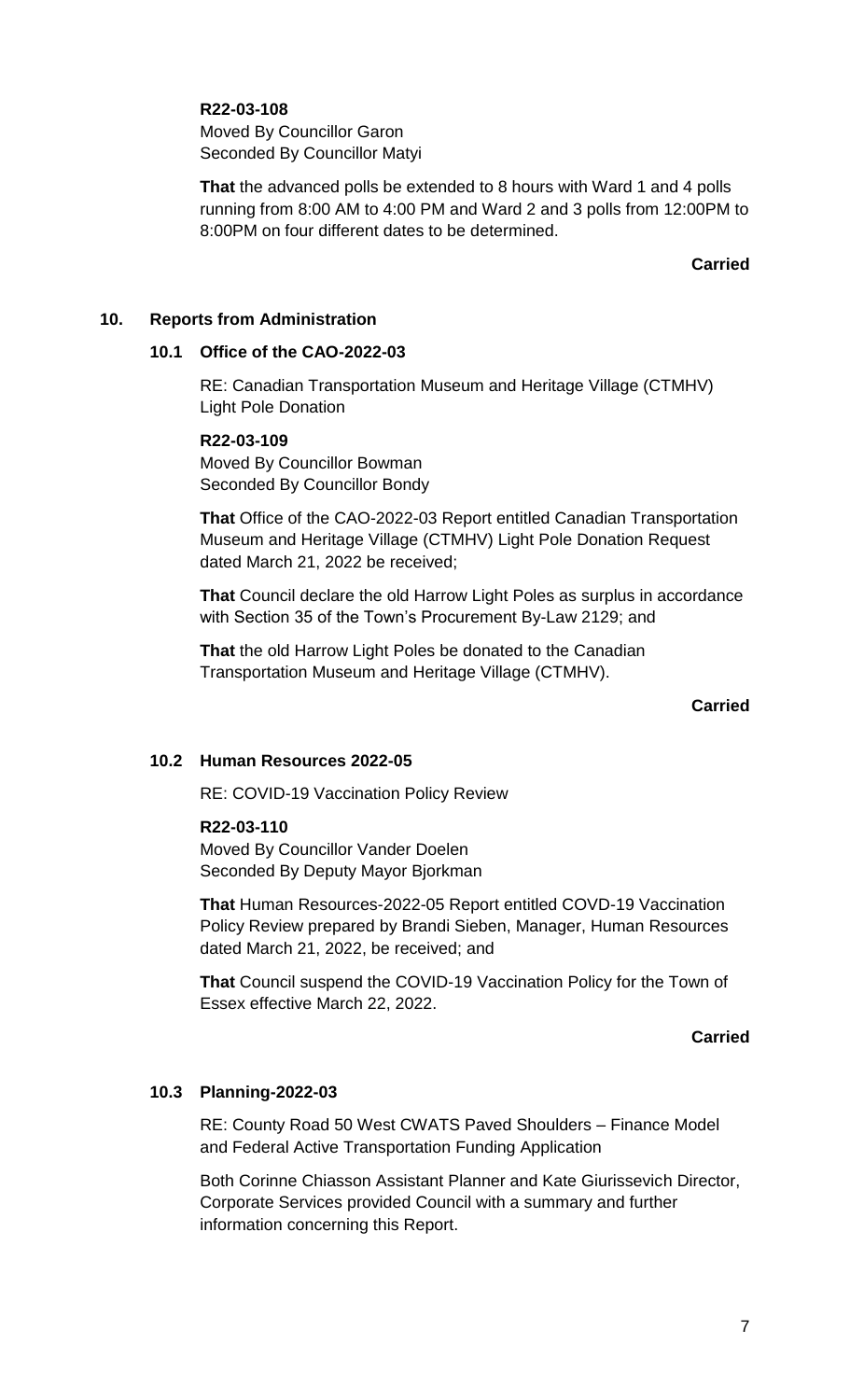**R22-03-111** Moved By Councillor Vander Doelen Seconded By Councillor Bowman

**That** Planning-2022-03 Report entitled County Road 50 West County-Wide Active Transportation System ("CWATS") Paved Shoulders – Finance Model and Federal Active Transportation Funding Application prepared by Corinne Chiasson, Assistant Planner dated March 21, 2022 be received;

**That** Council pre-approve the multi-year Capital Project for the completion of County Road 50 West Paved Shoulders with a total cost of \$2,268,444, in partnership with the County of Essex, to be funded from 2023 through to 2026 by a total operating contribution of \$375,000 and a total grant funding allocation of \$1,893,444; and

**That** Council support administration applying and partnering with the County of Essex for the Federal Active Transportation Fund, through Infrastructure Canada, for the construction of paved shoulders along County Road 50 West between County Road 41 and Dahinda Drive.

**Carried**

# **10.4 Economic Development-2022-04**

RE: Building Report and Development Overview February 2022

**R22-03-112** Moved By Deputy Mayor Bjorkman Seconded By Councillor Bowman

**That** Economic Development-2022-04 Report entitled Building Report and Development Overview February 2022 prepared by Nelson Silveira, Economic Development Officer dated March 21, 2022, be received for information.

# **Carried**

# **10.5 Capital Works and Asset Management-2022-01**

RE: 3rd Concession Paved Shoulder Overage

## **R22-03-113**

Moved By Councillor Vander Doelen Seconded By Councillor Bowman

**That** Capital Works and Asset Management-2022-01 Report entitled 3rd Concession Paved Shoulder Overage prepared by Kevin Girard, Director, Infrastructure Services dated March 21, 2022 be received; and

**That** Council approve the additional expenditure in the amount of \$31,751.42 (including applicable taxes) for PW-21-0042: 3rd Concession Paved Shoulder to be funded from the unallocated Ontario Community Infrastructure Funds (OCIF).

# **Carried**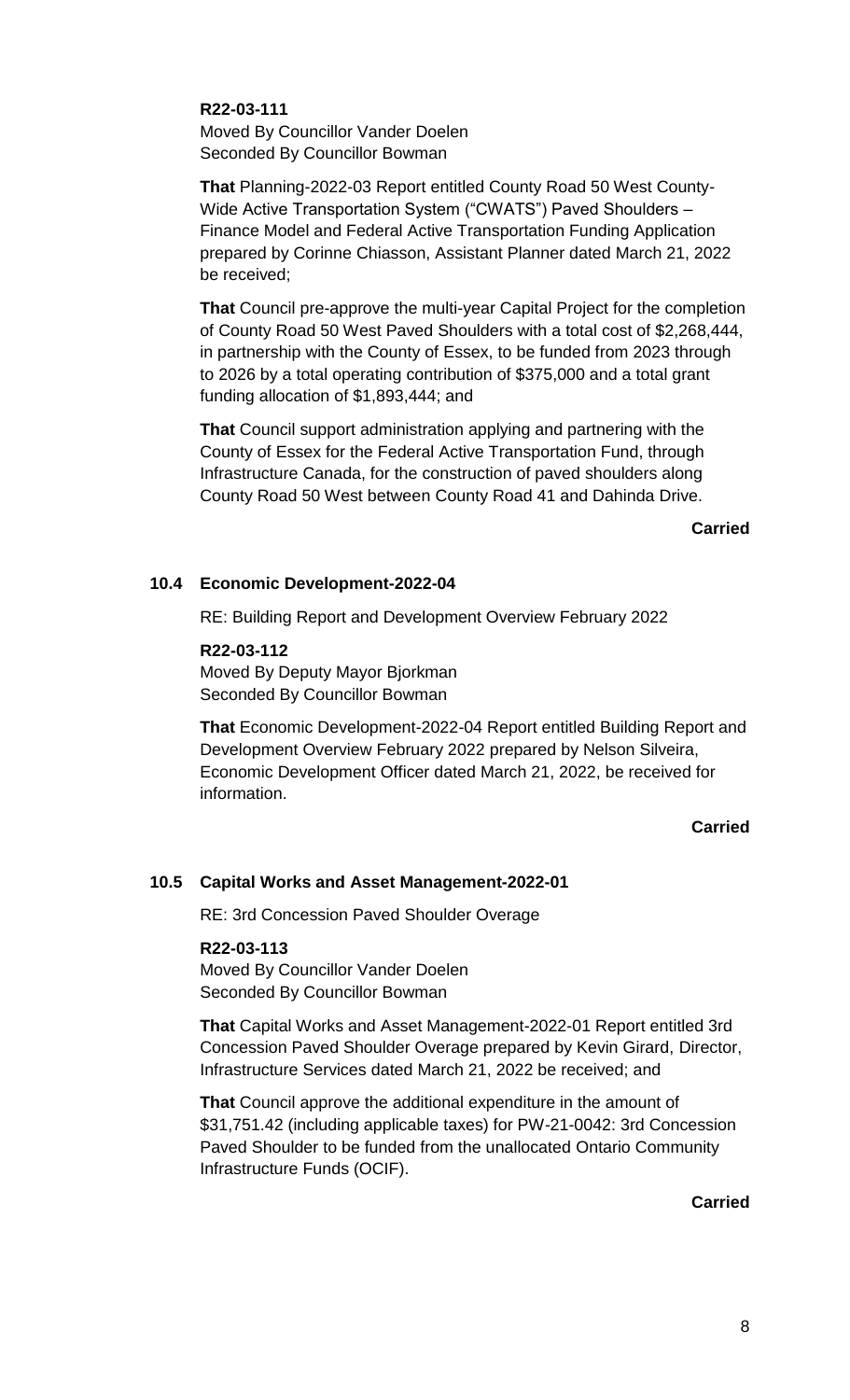## **10.6 Parks and Facilities-2022-05**

RE: Colchester Harbour Maintenance Dredging Update

**R22-03-114** Moved By Deputy Mayor Bjorkman Seconded By Councillor Vander Doelen

**That** Parks and Facilities-2022-05 Report entitled Colchester Harbour Maintenance Dredging Update prepared by Rodney Klie, Acting Assistant Manager, Parks and Facilities dated March 21, 2022 be received for Council and public information.

**Carried**

### **10.7 Finance and Business Services-2022-03**

RE: 2021 Operating Transfers

**R22-03-115** Moved By Councillor Bowman Seconded By Councillor Garon

**That** Finance and Business Services-2022-03 Report entitled 2021 Operating Transfers prepared by Kate Giurissevich, CPA, CA, Director, Corporate Services dated March 21, 2022 be received; and

**That** the unused budget amounts for the items identified in Schedule A to this report be transferred to reserves for the use(s) designated in Schedule A.

**Carried**

## **10.8 Legal and Legislative Services-2022-10**

RE: Light Abatement By-Law Update

### **R22-03-116**

Moved By Councillor Vander Doelen Seconded By Deputy Mayor Bjorkman

**That** Legal and Legislative Services-2022-10 Report entitled Update re: Light Abatement By-Law prepared by Robert Auger, Town Solicitor/Clerk and Matthew Ducharme, Legislative Intern, dated March 21, 2022, be received for Information; and

**That** Council direct Administration to prepare and return with a by-law to regulate public nuisances related to interior greenhouse light emissions in the Town of Essex, following the best practice recommendations that are expected to be received in 2022 from the greenhouse industry.

**Carried**

### **11. Reports from Youth Members**

### **12. County Council Update**

### **12.1 Essex County Council Regular Meeting Minutes - February 16, 2022**

Deputy Mayor Bjorkman provided an update regarding the Regional Food and Organics Waste Management Program which was presented for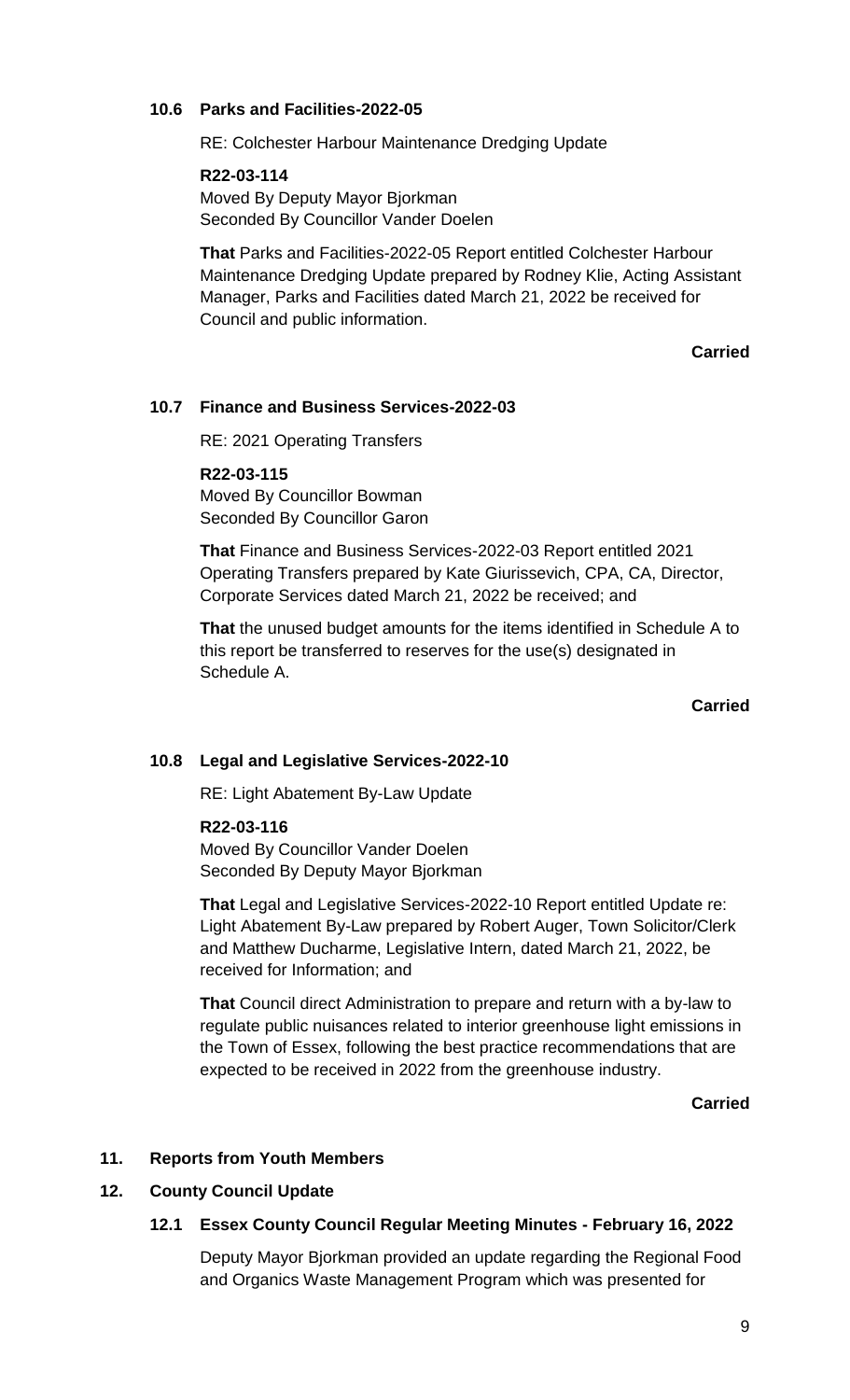County Council to vote on at the last county council meeting. At the meeting Mayor Meloche advised County Council that at this time the Town of Essex is not prepared to join the Windsor and County organics program. Kingsville also opposed the program. Mayor Santos of Kingsville stated at the meeting that at this time our municipalities are not mandated to institute an organics waste program. Deputy Mayor Bjorkman further advised that a motion was presented asking all county municipalities participate in the organics waste program and Mayor Meloche, himself, Mayor Santos and Deputy Mayor Queen voted against the motion.

On another note from county Council Councillor Bjorkman further stated that the County of Essex is taking ownership of a mobile high priority community clinic vehicle to be used by our high priority community program and the Windsor-Essex Ontario Health Team.

## **R22-03-117**

Moved By Deputy Mayor Bjorkman Seconded By Councillor Garon

**That** the minutes of the Regular County Council Meeting held February 16, 2022 be received.

**Carried**

### **13. Correspondence**

### **13.1 Correspondence to be received**

#### **R22-03-118**

Moved By Councillor Garon Seconded By Councillor Bowman

**That** all of the correspondence listed in Agenda Item 13.1 be received and, where indicated, to further share such information with the community using suitable methods of communication.

### **Carried**

13.1.1 Windsor-Essex Community Housing Corporation

RE: Canada Ontario Housing Benefit (COHB)

13.1.2 Association of Municipalities Ontario (AMO)

RE: AMO Policy Update - Consolidated Homelessness Prevention Program, New PTSD Rehabilitation Centre for First Responders, Getting Ontario Connected Act, 2022, AMO Statement on Ukraine

13.1.3 Ministry of Infrastructure, Broadband Strategy Division

RE: Getting Ontario Connected Act, 2022

13.1.4 Town of Mono

RE: Greater Material Support to Ukraine in their fight against Russia

13.1.5 The Township of Woolwich

RE: Mental Health Supports

## **13.2 Correspondence to be considered for receipt and support**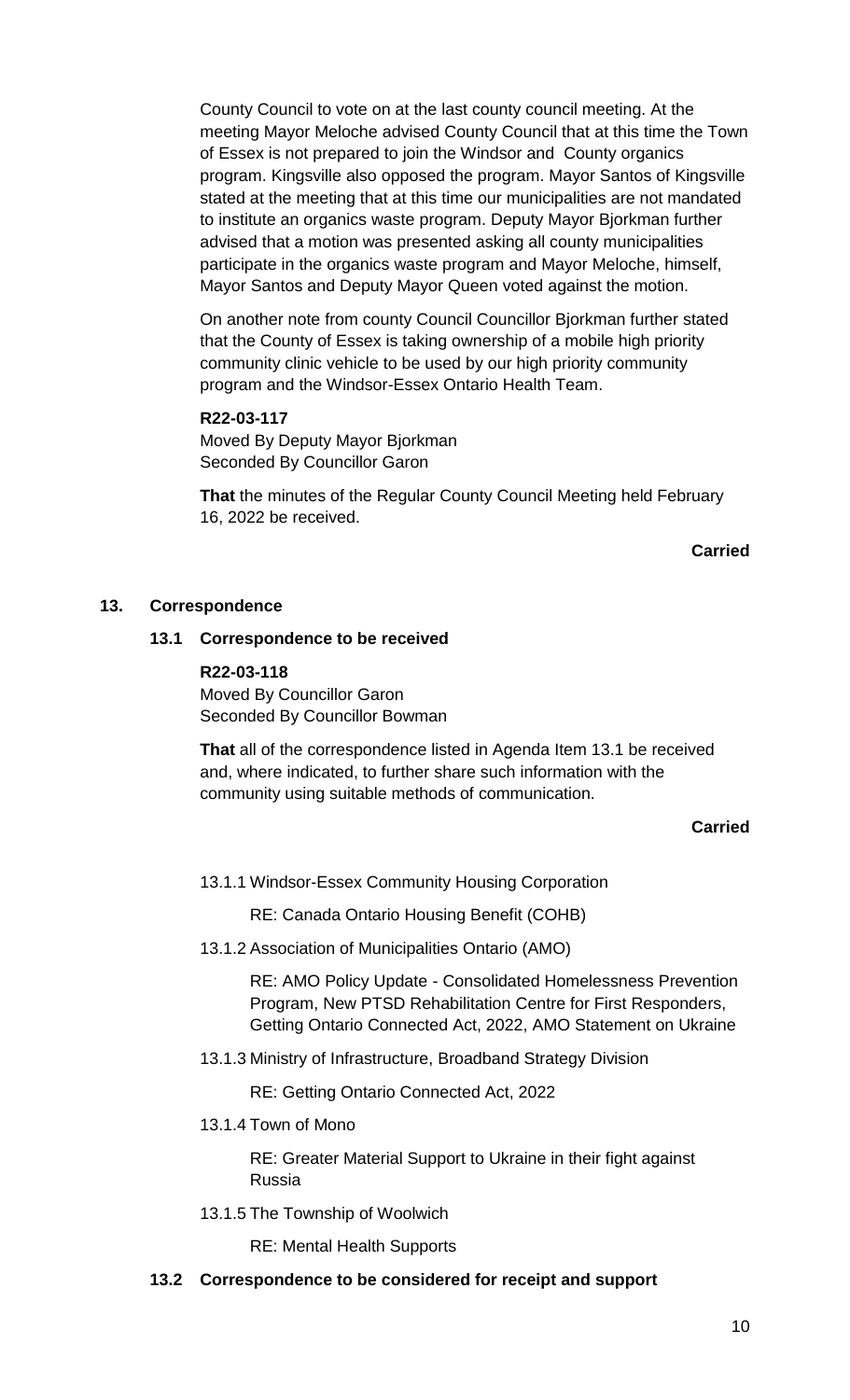13.2.1 Brain Tumour Foundation

RE: Brain Tumour Awareness Month - May 2022

**R22-03-119** Moved By Deputy Mayor Bjorkman Seconded By Councillor Matyi

That the Proclamation request to declare May 2022 as Brain Tumour Awareness Month in the Town of Essex be received and supported and that Council hereby adopts the following proclamation as published:

**WHEREAS**, the causes of and cure for brain tumours are unknown and early detection and treatment is vital to prolonged and improved survival; and

**WHEREAS** brain tumours strike people of all ages from newborns to seniors, crossing all economic, social and ethnic boundaries; and **WHEREAS,** brain tumours are the most common cause of solid cancer death in children and young adults; and

**WHEREAS,** the Brain Tumour Registry of Canada is needed to know the number of Canadian children and

adults diagnosed every day; and

**WHEREAS,** the mission of Brain Tumor Foundation of Canada is to reach every Canadian affected by a brain tumour through support, education, information and research;

**NOW THEREFORE** I Mayor Meloche hereby proclaim the month of May 2022 as Brain Tumour Awareness Month in the Town of Essex.

**Carried**

13.2.2 Autism Ontario

RE: World Autism Day - April 2, 2022

**R22-03-120**

Moved By Councillor Verbeek Seconded By Councillor Vander Doelen

That the Proclamation request to declare April 2, 2022 as World Autism Day in the Town of Essex be received and supported and that Council hereby adopts the following proclamation as published:

**WHEREAS,** Autism Spectrum Disorder (ASD) affects more than 135,000 Ontarians. Autism Spectrum Disorder is a neurodevelopmental disorder affecting 1 in every 66 Canadian children, as well as their friends, family, and community; and approximately 1 - 2% of the Canadian population is on the autism spectrum.

**WHEREAS,** ASD is a spectrum disorder, which means it not only manifests itself differently in every individual in whom it appears, but its characteristics will change over the life of each person as well. A child on the autism spectrum will become an adult on the autism spectrum; and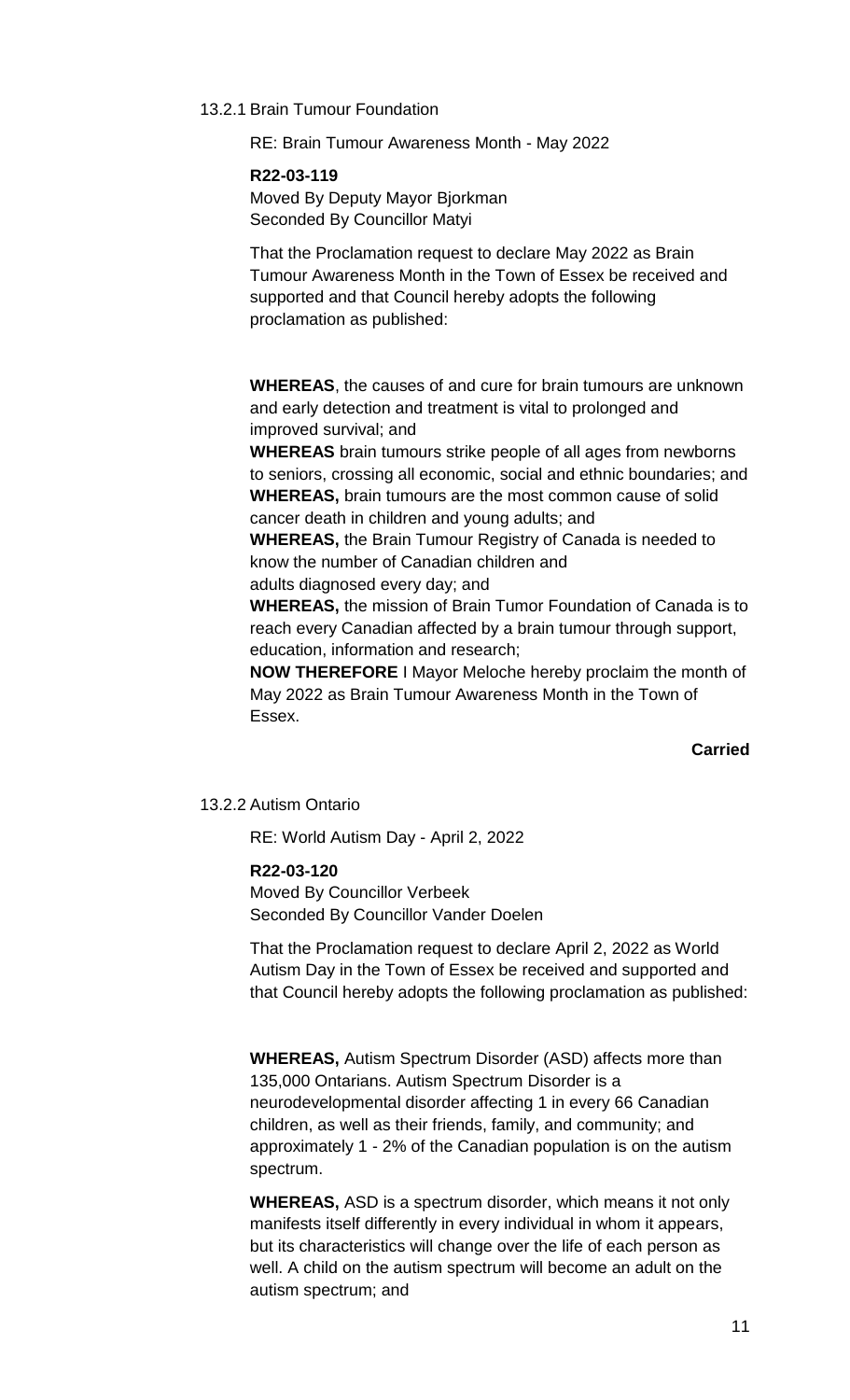**WHEREAS,** Autism Ontario is the leading source of information and referral on autism and one of the largest collective voices representing the autism community. Since 1973, Autism Ontario has been providing support, information, and opportunities for thousands of families and individuals across the province.

**WHEREAS,** Autism Ontario is dedicated to increasing public awareness about autism and the day-to-day issues faced by individuals with autism, their families, and the professionals with whom they interact. The association and its Regions share common goals of providing information and education, supporting research, and advocating for programs and services for the autism community; and

**NOW THEREFORE** I Mayor Meloche, do hereby declare April 2 as World Autism Day in the Town of Essex.

### **Carried**

## **14. Committee Meeting Minutes**

### **R22-03-121**

Moved By Councillor Garon Seconded By Councillor Bowman

**That** the Committee Meeting minutes listed in Agenda Item 14, together with any recommendations to Council noted therein, be received, approved and adopted as circulated.

### **Carried**

- **14.1 Committee of Adjustment - December 21, 2021**
- **14.2 Arts, Culture, and Tourism Committee - January 5, 2022**
- **14.3 Police Service Board - January 6, 2022**
- **14.4 Essex Business Improvement Area Board - January 11, 2022**
- **14.5 Police Service Board - February 3, 2022**
- **14.6 Essex Business Improvement Area Board - February 8, 2022**
- **14.7 Arts, Culture and Tourism Meeting - February 9, 2022**
- **14.8 Committee of Adjustment - February 15, 2022**
- **14.9 Essex Municipal Heritage Committee - February 17, 2022**
- **15. Financial**

### **15.1 Section 284 - Statement of Remuneration and Expenses Paid 2021**

## **R22-03-122**

Moved By Deputy Mayor Bjorkman Seconded By Councillor Bowman

**That** the Section 284 - Statement of Remuneration and Expenses Paid 2021 be received for public information.

### **Carried**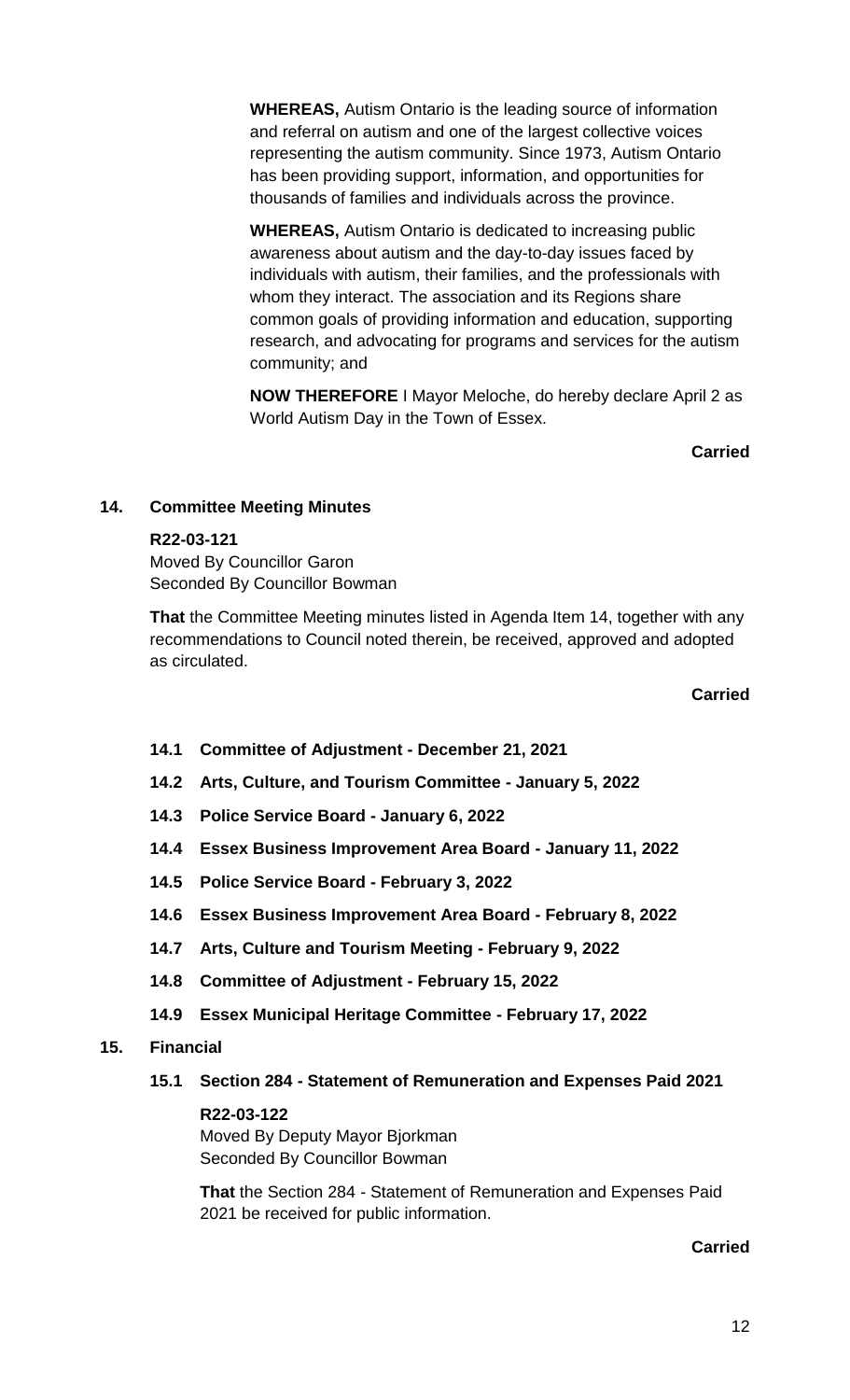**16. New Business**

# **17. Notices of Motion**

# **17.1 The following Notice of Motion was presented at the March 7, 2022 Regular Council Meeting and is being brought forward this evening for Council's consideration:**

17.1.1 Councillor Bondy

The Notice of Motion as presented on the March 21, 2022 Regular Council Meeting Agenda was revised by way of a friendly amendment.

## **R22-03-123**

Moved By Councillor Bondy Seconded By Deputy Mayor Bjorkman

**That** the Town of Essex Council direct Administration to send a letter to the School Board Trustees and copy Kingsville Council and Taras Natyshak, MPP, requesting a status update on the construction of a new school and the approximate building and completion dates.

### **Carried**

# **17.2 The following Notices of Motion is being presented this evening and will be brought forward for Council's consideration at the April 4, 2022 Regular Council Meeting:**

### 17.2.1 Councillor Bondy

Moved By Councillor Bondy

**That** the vacant seat on the E.L.K Energy Board be filled by someone in the community through an application process based on qualifications and not another member of Essex Council.

# 17.2.2 Councillor Bondy

Moved By Councillor Bondy

**That** as part of our policies and procedures governing our election sign by-law that "Re-Elect" only be permissible when a Candidate is duly elected to an office directly by the citizens during a general election or by-election, not by appointment of Council colleagues.

## **18. Reports and Announcements from Council Members**

### **19. By-Laws**

## **19.1 By-Laws that require a third and final reading**

19.1.1 By-Law 2137

Being a by-law to confirm the proceedings of the March 7, 2022, Regular Meeting of Council of The Corporation of the Town of Essex

## **R22-03-124**

Moved By Councillor Garon Seconded By Councillor Bowman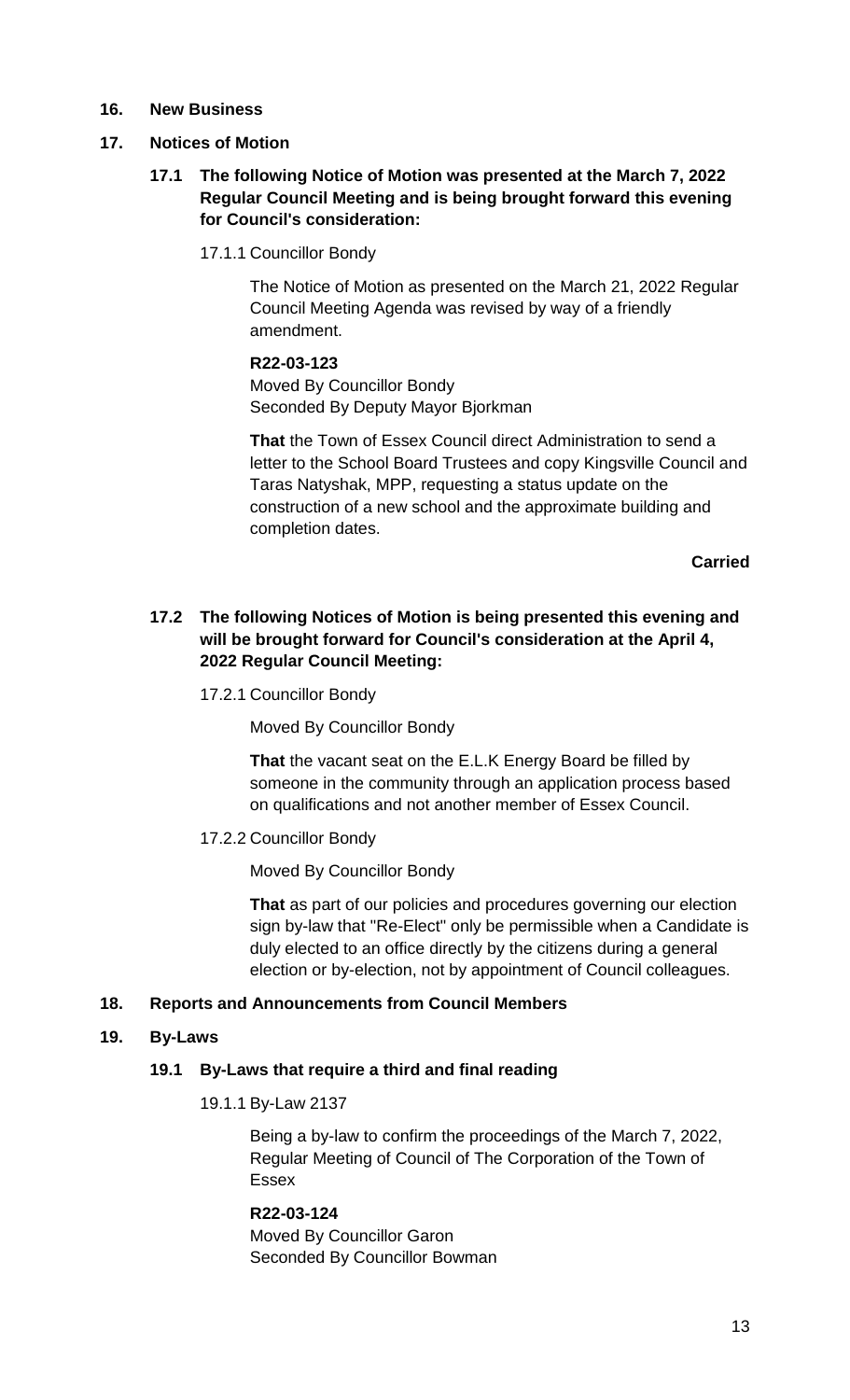**That** By-Law 2137 being a by-law to confirm the proceedings of the March 7, 2022, Regular Meeting of Council of The Corporation of the Town of Essex be third time and finally passed on March 21, 2022.

**Carried**

### 19.1.2 By-Law 2111

Being a by-law to provide for Bassett Drain: Replacement Bridge and Enclosure for 730-01300, Former Geographic Township of Colchester South, Project REI2021D008, Town of Essex, County of Essex

### **R22-03-125**

Moved By Councillor Vander Doelen Seconded By Deputy Mayor Bjorkman

**That** By-Law 2111 being a by-law to provide for Bassett Drain: Replacement Bridge and Enclosure for 730-01300, Former Geographic Township of Colchester South, Project REI2021D008, Town of Essex, County of Essex be read a third time and finally passed on March 21, 2022.

### **Carried**

### **19.2 By-Laws that require a first, second, third and final reading**

19.2.1 By-Law 2135

Being a by-law to appoint a Director, Community Services for the Town of Essex

### **R22-03-126**

Moved By Councillor Verbeek Seconded By Deputy Mayor Bjorkman

**That** By-Law 2135 being a by-law to appoint a Director, Community Services for the Town of Essex be read a first, a second and third time and finally passed on March 21, 2022.

### **Carried**

#### 19.2.2 By-Law 2138

Being a by-law to establish tax rates and additional charges for Municipal, County and Education purposes for the year 2022

### **R22-03-127**

Moved By Councillor Bowman Seconded By Councillor Verbeek

**That** By-Law 2138 being a by-law to establish tax rates and additional charges for Municipal, County and Education purposes for the year 2022 be read a first, a second and finally passed March 21, 2022.

#### **Carried**